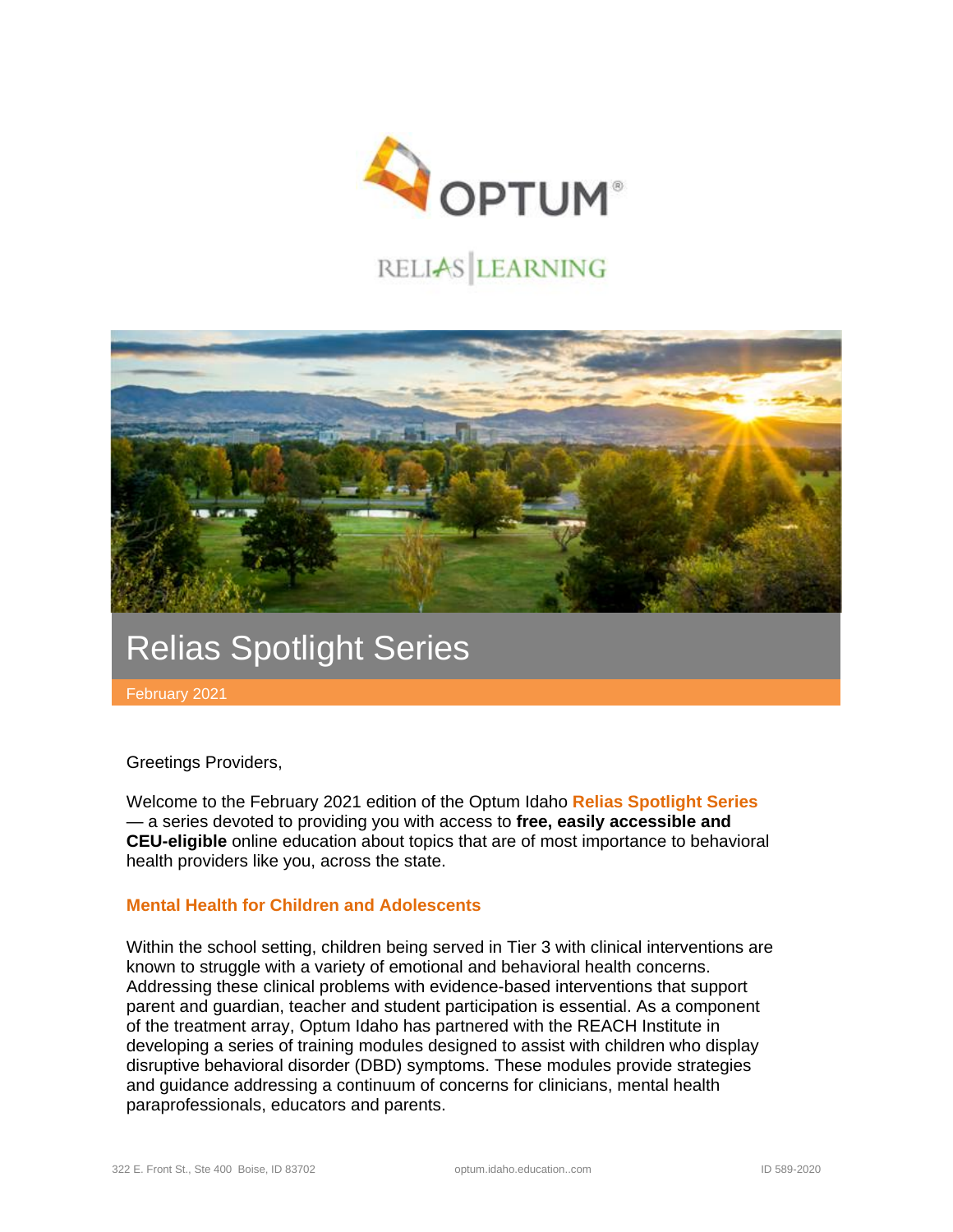These training modules are among the first in the U.S. to comprehensively address DBD and are available free only to Optum Idaho providers.



These training modules are organized in a fashion that group the circumstances and individuals with their respective roles in clinical intervention. In general, the modules were intended for clinicians and mental health paraprofessionals to complete in their role as clinical treatment providers and consultants to educators and parents.

All of these modules can be found in

Relias by logging on: Relias - [OptumHealth Idaho](https://optumidaho.training.reliaslearning.com/Users/Users.aspx) Assignments>Browse Elective Courses>Search for a module name>Enroll

## **Optum Idaho: Understanding Disruptive Behavior Disorders in Children and Adolescents**

This course is the first in the Skills Building: Children and Adolescents with Disruptive Behavior series for both Master's Level Clinicians and Certified Paraprofessionals teaming together to work within the family system. The goal of this course is to increase your understanding of disruptive behavior disorders in children and adolescents. By the end of this course, you will know the key symptoms of common disruptive behavior disorders, identify conditions comorbid with disruptive behavior disorders, and understand the risk factors associated with disruptive behavior disorders.

## **Optum Idaho: Supporting Students with Disruptive Behavior Disorders**

This course, affiliated with the Skills Building: Children and Adolescents with Disruptive Behavior series for Clinicians and Paraprofessionals, has the goal of increasing your understanding of disruptive behavior disorders and your comfort in helping students with these disorders.

By the end of this course, you will be able to identify common disruptive behavior disorders, understand the key features of, and your role in, effective intervention, and recognize the value to successful intervention of building relationships with parents.

#### **Optum Idaho: Assessing Disruptive Behavior Disorders in Children and Adolescents**

This course is the second in the Skills Building: Children and Adolescents with Disruptive Behavior series for both Master's Level Clinicians and Certified Paraprofessionals teaming together to work within the family system. The goal of this course is to increase your understanding of the assessment of disruptive behavior disorders in children and adolescents. By the end of this course, you will understand best practices for the assessment of disruptive behavior disorders and be able to use standardized disruptive behavior assessment measures.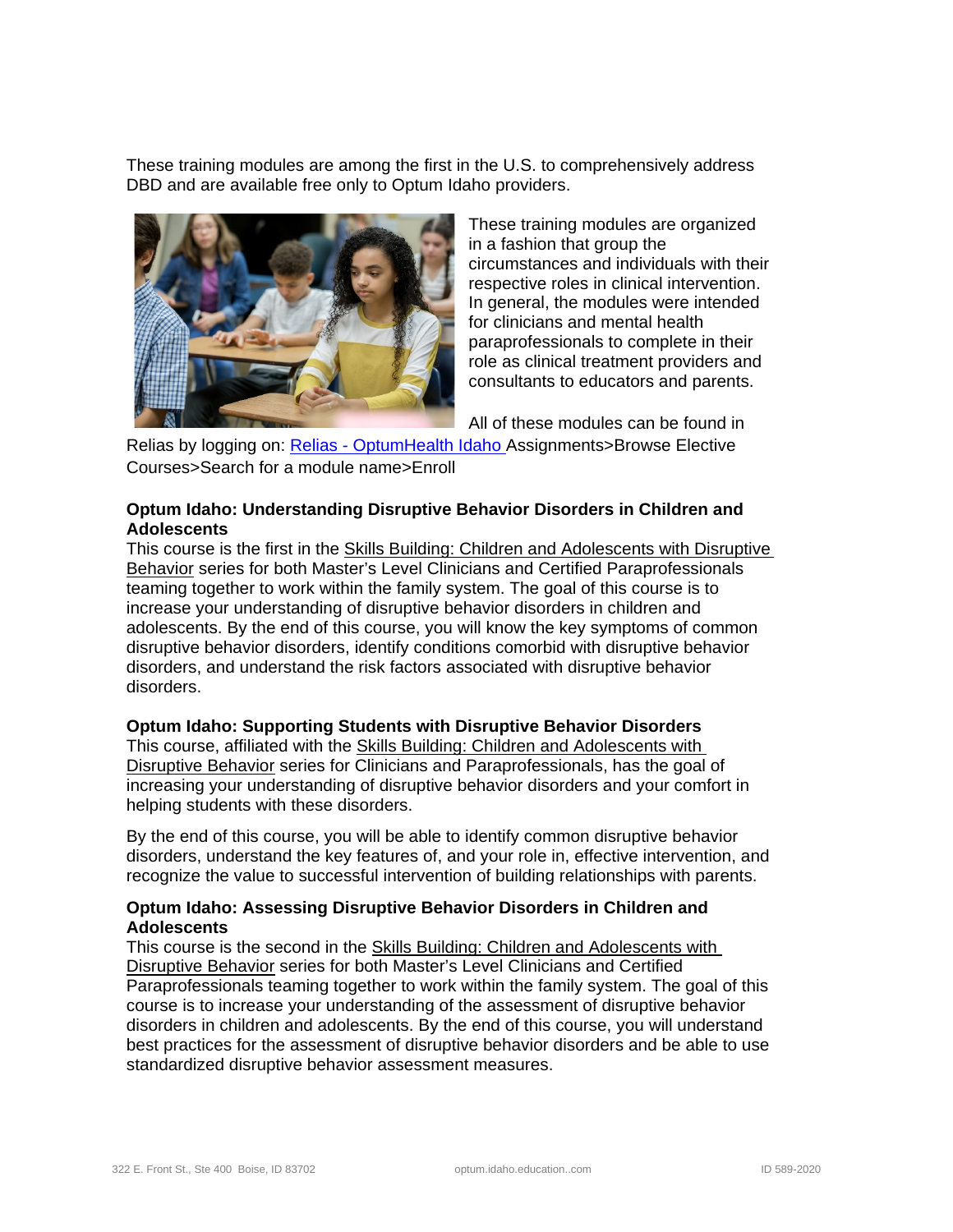## **Optum Idaho: Teaching Skills to Support Adolescents with Disruptive Behavior Disorders**

This course is the fourth in the Skills Building: Children and Adolescents with Disruptive Behavior series for both Master's Level Clinicians and Certified Paraprofessionals teaming together to work within the family system. The goal of this course is to increase your understanding of skills clinicians and paraprofessionals can teach adolescents with disruptive behavior disorders. By the end of this course, you will be able to understand adolescence as a critical period of development and learn how to build a strong foundation for successful interventions with disruptive adolescents. You will identify the key skills to support adolescents with disruptive behavior disorders and learn strategies for teaming to support adolescents with disruptive behavior disorders.

### **Optum Idaho: Teaching Skills to Support Children with Disruptive Behavior Disorders**

This course is the fifth in the Skills Building: Children and Adolescents with Disruptive **Behavior series for both Master's Level Clinicians and Certified Paraprofessionals** teaming together to work within the family system. The goal of this course is to increase your understanding of skills clinicians and paraprofessionals can teach children with disruptive behavior disorders. By the end of this course, you will be able to differentiate between skill and performance deficits in children and you will learn key skills to support children with disruptive behavior disorders.

#### **Optum Idaho: Teaching Skills to Support Parents with Disruptive Adolescents**

This course is the sixth in the Skills Building: Children and Adolescents with Disruptive Behavior series for both Master's Level Clinicians and Certified Paraprofessionals teaming together to work within the family system. The goal of this course is to increase your understanding of the skills clinicians and paraprofessionals can teach parents of adolescents with disruptive behavior disorders. By the end of this course, you will understand the implications of adolescence as a critical period in disruptive behavior disorders, learn guidelines for communicating with parents of adolescents, identify and employ the key principles underlying parent support, learn key skills that parents can use to modify the behavior of disruptive adolescents, and learn how to work as a clinician-paraprofessional team to support parents with disruptive adolescents.

The "Disruptive Behavior Disorder Teaming Manual," along with numerous other relevant resources, can be found in the 'Resources' tab at the top right of the course's screen.

#### **Optum Idaho: Teaching Skills to Support Parents with Disruptive Children**

This course is the seventh in the Skills Building: Children and Adolescents with Disruptive Behavior series for both Master's Level Clinicians and Certified Paraprofessionals teaming together to work within the family system. The goal of this course is to increase your understanding of the skills clinicians and paraprofessionals can teach parents of children with disruptive behavior disorders. By the end of this course, you will learn guidelines for communicating with parents, identify and employ the key principles underlying parent support, understand the ABC Model and its practical application in skills building, and learn to work as a